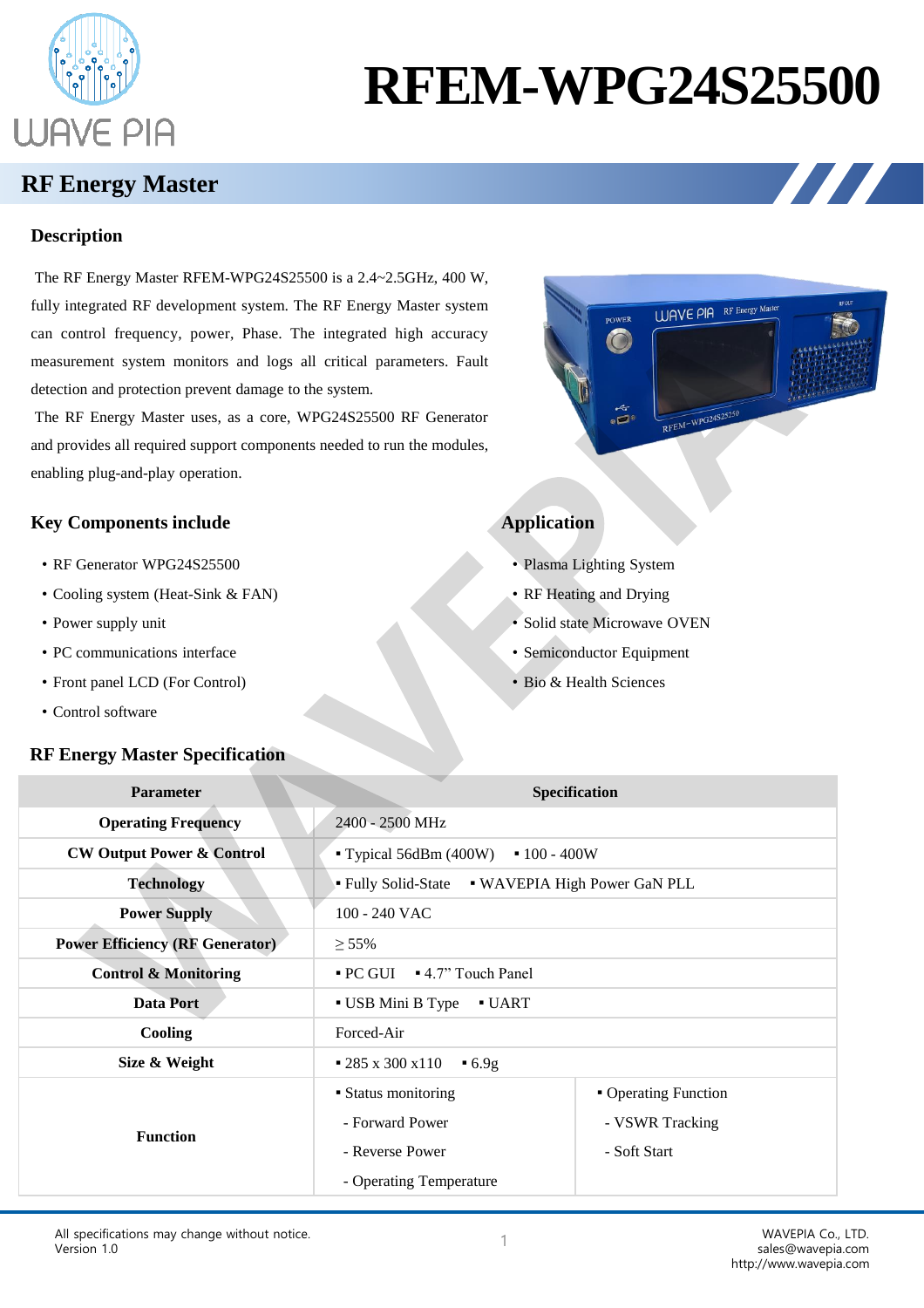

# **RFEM-WPG24S25500**

**THE REAL** 

## **RF Energy Master**

### **Front Panel LCD Control & PC GUI Control**